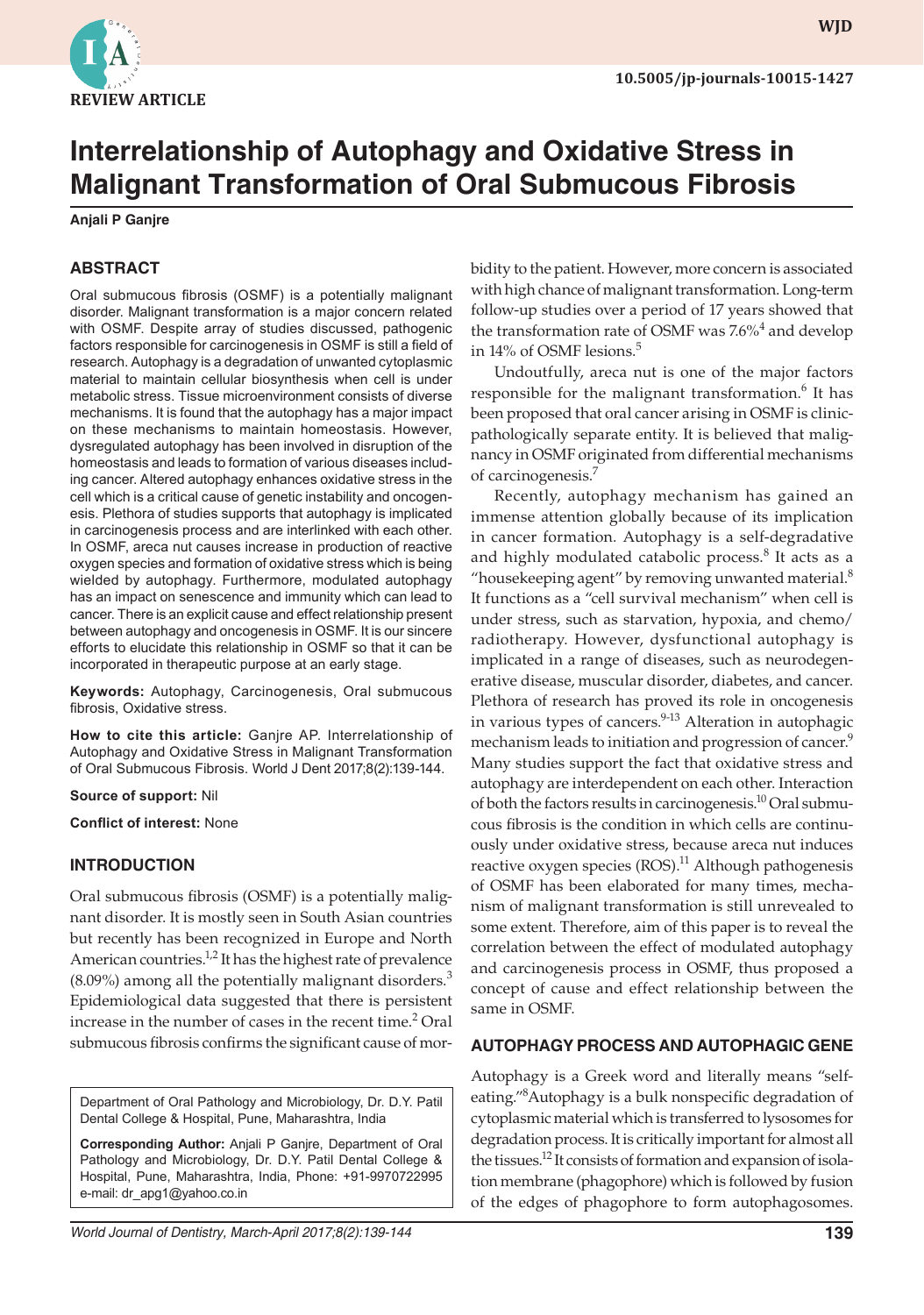These autophagosomes then finally fuse with lysosome for degradation.<sup>8</sup> Some molecules act as initiators for autophagy, such as adenosine monophosphate-activated protein kinase, UNC51-like kinase 1, and mammalian target of rapamycin (mTOR) 1 complexes.<sup>13</sup> It is an adaptive catabolic process when the cell is under different form of cytotoxic stress, such as nutrient deprivation, growth factor depletion, and hypoxia.<sup>14</sup> When unwanted material starts to accumulate inside the cell, autophagy triggers and helps in discarding accumulated redundant material. It aids in removal of damaged organelles, aggregated protein, reduces ROS, and mitochondrial abnormality.<sup>15</sup> By doing this, it maintains quality control of macromolecules and energy homeostasis within the cell. $8-12$  It enables the starved and dying cell to survive by fueling nutrient supply to the cell.<sup>9</sup>

There are more than 20 genes (called as Atg) which govern the execution of autophagy TOR kinase is the master negative regulator of autophagy.<sup>9</sup> It stimulates cascade of genes for induction of autophagy process.<sup>16</sup> Genetic alteration in autophagy gene may be hereditary and predisposes individual to various diseases, such as autoimmune and autoinflammatory diseases.<sup>17</sup>

Various experiments demonstrated that autophagy has a role in healthy as well as diseased conditions.<sup>8-12</sup> Studies supported its action in initiation, promotion, and progression of cancer.<sup>9-17</sup> Sannigrahietal<sup>18</sup> showed that how modulated autophagy involved in formation of "apoptosisrefractory tumor" of head and neck cancer. It was showed that dysregulated autophagy can no longer be responsible for execution of accumulated unwanted protein results in stressed mitochondria, increase oxidative stress and thus forced the cell to enter into carcinogenesis process.<sup>15</sup>

Selective autophagy is a mechanism in which selective elimination of unwanted components, such as aberrant protein aggregate, lipid droplets, and dysfunctional organelles occurs.19

Selective autophagy is responsible for binding of one end of an ubiquitinated protein with molecular adaptor protein (p62, NBR1, NDP52, VCP, optineurin) and other end binds with autophagosome-specific proteins, such as the members of the LC3/GABARAP/Gate16 family. Selective autophagy usually functions in recognition of ubiquitinated protein for degradation. $^{20}$  Receptors like p62 (sequestosome 1/SQSTM1) are actively involved in the selective autophagy process.<sup>19</sup>

The p62 is a ubiquitously present cellular protein found in cellular inclusion bodies along with polyubiquitinated proteins.<sup>8,12,19-21</sup> LC3 is microtubule-associated protein light chain 3 which is encoded by the mammalian homolog of Atg8. It is expressed in most of the cell types as a full length cytosolic protein.<sup>8</sup> The p62 directly interacts with the LC3 through LC3 interacting regions and

subsequently integrates into autophagosomes for final degradation. The p62 is responsible for aggregate formation which is subsequently removed by autophagy. $^{20}$ 

Beclin-1, the mammalian ortholog of yeast Atg6 (autophagic), is required for double-membrane autophagosome formation. It is associated with regulation of autophagic process. $^{22}$  It promotes the initial stages of autophagy via binding with autophagic protein, such as Bcl-2, p150, Vps34, and Atg14L. $^{13}$  Hama et al $^{9}$  found out that heterozygous deletion of Beclin-1 is associated with spontaneous formation of tumerogenesis. Therefore, reduced levels of Beclin-1 protein is related with increase in formation of epithelial malignancy.<sup>20,22</sup> Monoallelic loss of Beclin-1 results in ROS formation, unrepaired DNA damage, and genomic instability which culminate in tumor formation.<sup>9</sup>

Moreover, it was found that an initial event in carcinogenesis process causes inhibition of autophagic process. These events consist of loss of heterozygosity of Beclin-1 and over expression of antiapoptotic proteins (Bcl-2 family). $^{17}$ 

Other autophagic (ATG) genes are related with different types of cancer, for example, ATG5 is associated with gastric, colorectal,and hepatocellular cancer. ATG2B, ATG5, and ATG9B (alone or in combination) are mutated in gastric and colorectal cancer.<sup>23</sup>

## **Interrelationship of Autophagy and Various Factors**

Oral submucous fibrosis is a precancerous condition associated with increase in fibrosis and inflammation.<sup>6</sup> It is potentially malignant disorder with significantly enhanced risk of cancer.<sup>4</sup>

In tissue, interaction and cross-talk occur between the cells and various mechanisms for maintaining microenvironmental homeostasis. Many modulating factors are present in the tissue microenvironment which perturb normal mechanism and make the cell more prone for cancer formation.

## **Effect of Interrelation of Autophagy-Hypoxia in OSMF**

In OSMF, production of collagen fibers increases while degradation of collagen decreases by 75% (Flow Chart 1).<sup>7</sup> Formation of bundles of collagen results in fibrosis. Compression of blood vessels leads to inadequate oxygen supply to microenvironment. Consequently, cell becomes hypoxic.<sup>6</sup>

Although hypoxia either stimulates cell to die or induce apoptosis, Zhang et  $al<sup>24</sup>$  demonstrated that hypoxic condition generates HIF-1 alpha-factor which initiates autophagy in oxygen-deprived cell through the expression of BNIP3 (a member of BH3 subfamily).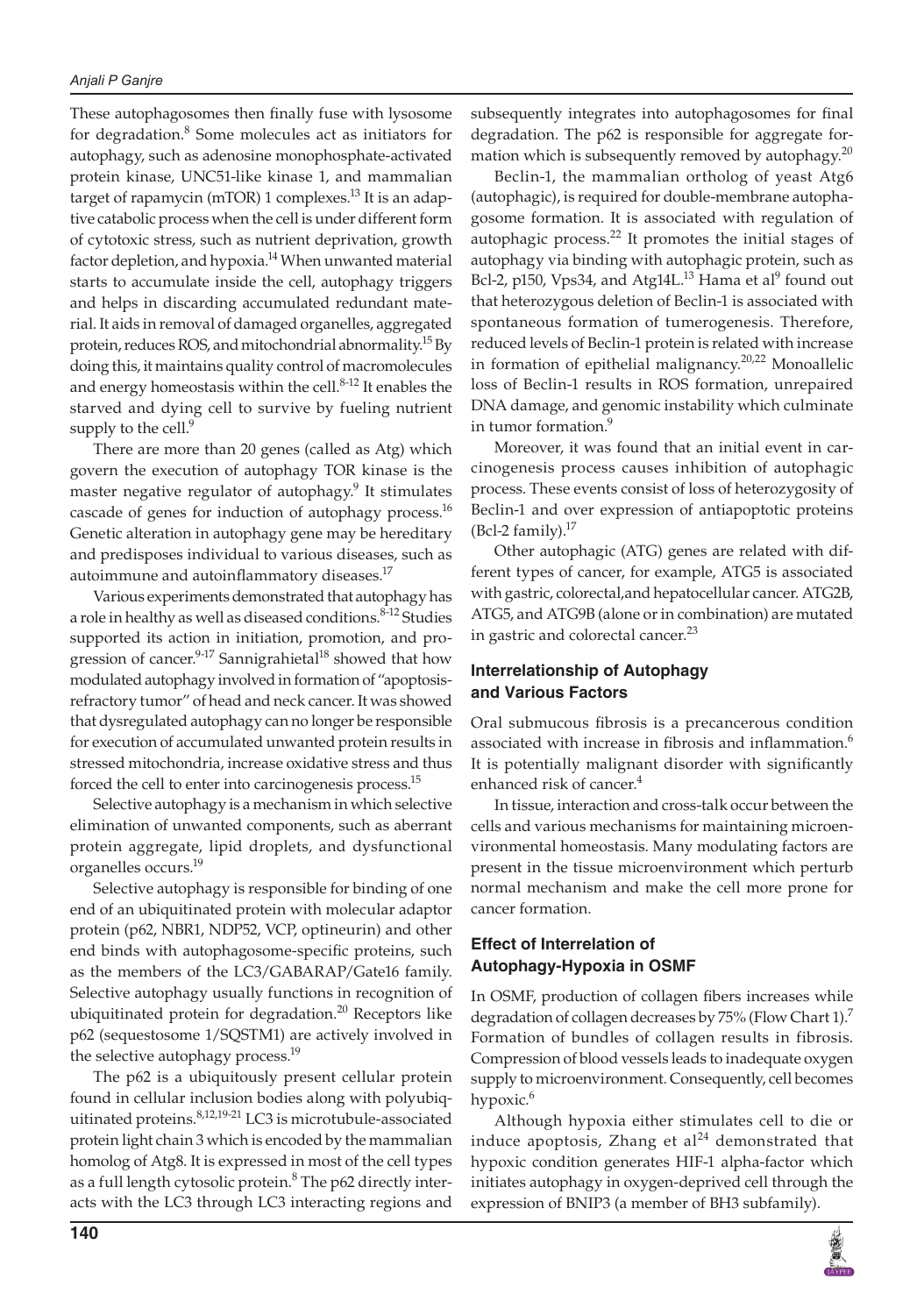

The study showed that when areca nut extract treated with fibroblast, leads to the release of cytokines, such as IL-6 and IL-8 which are responsible for the formation of ROS in the cell.<sup>6</sup> In hypoxic condition, autophagy triggers and removes accumulated oxidized material formed by ROS. It was found that genetic alteration in autophagy is inherited and can be inactivated by the changes occurring in somatic cells, for example, oxidative stress beyond physiologic limit. Inactivated autophagy disturbs the tissue homeostasis and supports the condition for cancer formation.<sup>17</sup>

Furthermore, when cell is under oxidative stress, impaired autophagyand apoptosis induced changes in the cell result in production of inflammatory cytokines and recruit tumor promoting macrophages at the site of lesion.<sup>25</sup> Consequently, it forms a pro-proliferative milieu for the cells by increasing oxidative stress which results in genetic instability and makes the cell prone to cancer formation.<sup>20</sup>

## **Effect of Interrelationship of Selective Autophagy and Oxidative Stress in OSMF**

Selective autophagy critically removes selected proteins from the cell. Areca nut induces aberrant ROS formation and accumulates oxidized material which leads to increase the stress level in oral keratinocytes (Flow Chart 2)  $^{11,26}$ 

In high oxidative stress, selective autophagy activates. Oxidative stress causes increase in intracellular mitochondrial stress level, ubiquitination of mitochondrial membrane, and recruitment of p62 in the cell membrane. p62 delivers oxidized material to autophagosomes for degradation. As ROS production increases above its physiologic limit, impairment of autophagic mechanism occurs.20 Study done on autophagy-deficient cells showed that recruitment of p62 will occur, but because of the absence of autophagy, cells are unable to clear ubiquitinated proteins and recruit p62. So, p62 starts accumulating. Increased accumulated p62 stimulates a positive feedback loop by which p62 itself leads to increased ROS production, enhanced protein-folding mechanism in ER responsible for increase in ER stress.<sup>27</sup> Unfolded protein starts to accumulate. If proteins persist, they are equivalent to noninherited mutation and responsible for the increased oxidative stress and genomic instability which are beneficial conditions for oncogenesis.<sup>28</sup>

Studies showed that cytoskeletal proteins (keratin family) present in the cell wall get degraded along with p62.29,30 Nonkeratinized buccal mucosa expresses a range of cytokeratins like K4, K14 and keratinized palatal mucosa expresses K1, K10 type cytokeratin.<sup>5</sup> It is found that defect in autophagy results in aberrant intracellular accumulation of these proteins and can lead to increase in oxidative stress and genomic instability.<sup>28-30</sup>

Another mechanism for carcinogenesis by selective autophagy is by increase in expression of cancer forming cytokines. Impaired selective autophagy causes accumulation of misfolded proteins which cause prolonged expression of p62, as it is not able to remove aggregate. Thus, overall results in induction of aberrant growth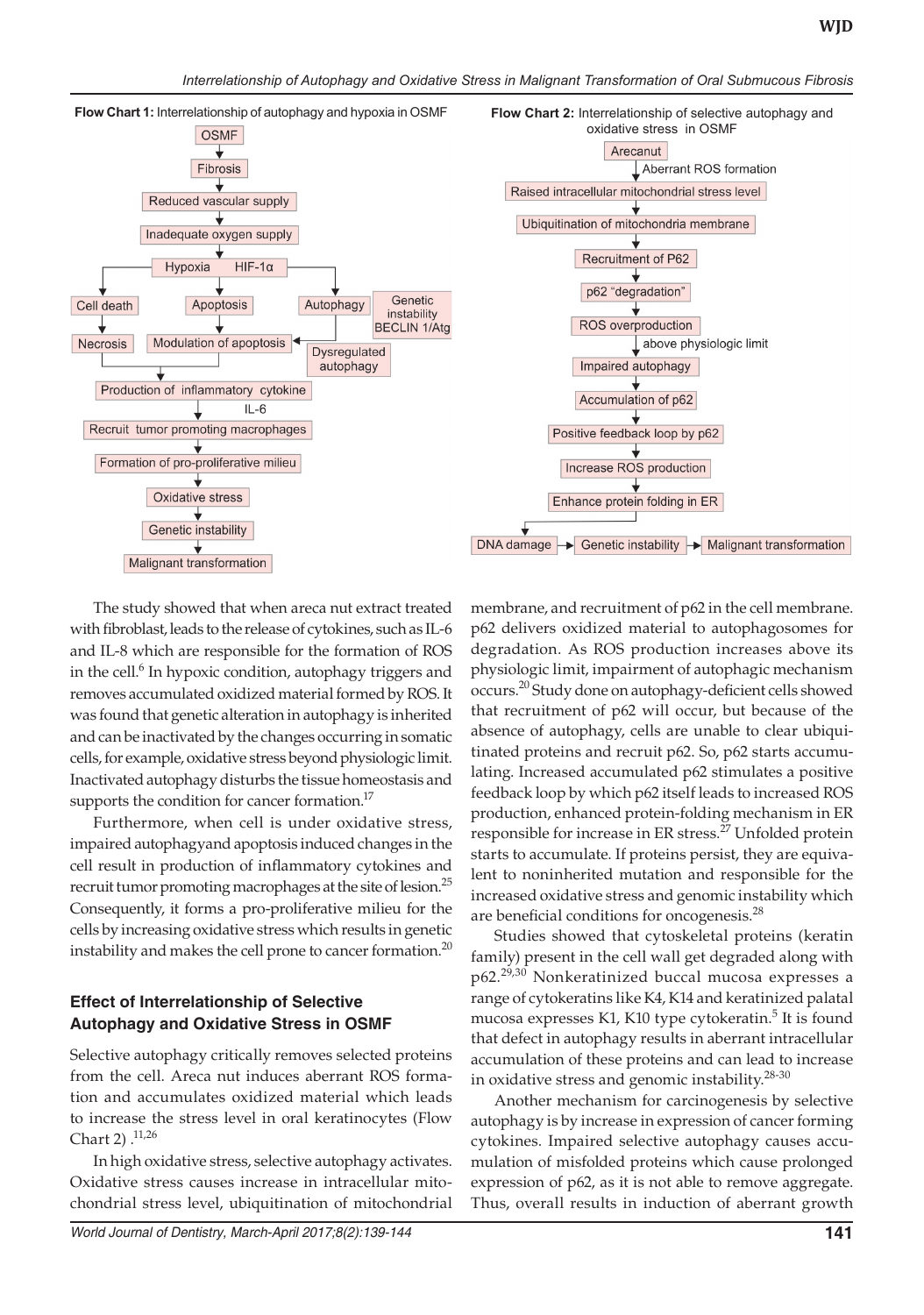### *Anjali P Ganjre*

factors signaling [nuclear factor-kappaB (NF-κB)] thereby initiate molecular pathway for inflammation.<sup>20,31</sup> Concurrently, cell loses its control over cell growth and apoptotic process. It leads to inhibition of apoptosis, increase in cell survival which can alter the cell to transformed from benign to malignant one.<sup>20,31</sup>

## **Effect of Interrelationship of Autophagy— Senescence in OSMF**

Senescence acts as a preventive phenomenon in tumor formation as cells stop to divide at G1/S cell cycle phase. $^{26}$ Senescence is an early barrier for oncogenesis.<sup>17</sup> Premature senescence occurs because of multiple stresses, such as DNA damage and aberrant mitogenic signaling. One study reports that when human oral keratinocytes were treated with areca nut extract results in activation of p38MAPK, p16, p21, and NF-κB response which lead to formation of senescence-associated phenotypes (SAP) in more than  $40\%$  of treated cells.<sup>26</sup> A study revealed that senescence results in stimulation of autophagy and alters SAP into "senescence-associated secretory phenotype." Above mechanism varies the expression of inflammatory cytokines, such as IL-6, IL-8, and attract immune system for immunesurveillance.<sup>20,32-34</sup>

It was found that defect in autophagy impedes the quality and efficacy of senescence. It delayed senescence by inhibiting expression of IL-6 and IL-8.<sup>33,34</sup> Moreover, impaired autophagy causes alteration in the execution of excess senescence cells and stressed cells, thus causes persistence of unwanted cells with enhanced oxidative stress. It overall results in increased pro-proliferative environment which has a positive impact on survival of these stressed cells to become malignant. $^{20,35}$ 

## **Effect of Interrelationship of Autophagy— Immunity in OSMF**

Autophagy represents a physiologic process of crosspresentation of antigens derived from either tumor cells or pathogens (Flow Chart 3).<sup>36</sup> It amended the antigenic properties of immune cells and varies their susceptibility to recognize antigenic cells.<sup>17</sup>

Study demonstrated that OSMF is associated with cell-mediated immunity. Evidence showed that OSMF was related with increase in the number of T cells and  $CD4+$  cells.<sup>37</sup> Guruprasad<sup>38</sup> revealed that OSMF exhibits enhanced "adaptive type of immunity." Nicotine induces increase in mucosal permeability and enhances salivary IgA levels which are thought to be a preventive and defensive mechanism of oral mucosa to toxins.

A study done by Li et  $al^{36}$  showed that defective autophagy severely reduces the ability of presentation of endogenous tumor antigens inhuman embryonic kidney **Flow Chart 3:** Interrelationship of autophagy and immunity in OSMF



cells and melanoma cells. Impaired autophagy minimizes intrinsic cellular immunity by autophagy-mediated degradation of intracellular pathogens, diminishes innate immunity by reducing activation of the innate immune cells, and restrains adaptive immunity by decreasing efficient cross-presentation.

Finally, it results in imbalance in adaptive immunity and cellular type of immunity. $36$  This makes favorable condition for evasion of premalignant cells from immunesurveillance and pushes the cell in cancer formation. $17$ 

## **Effect of Interrelation of Autophagy-p53 in OSMF**

p53 plays a dual role in relation with autophagy. It acts a pro-autophagic nuclear factor and antiautophagic cytoplasmic factor. When damage to DNA occurs, p53 senses the damage results from instability of cell homeostasis and activates autophagy. It alleviates cell stress and prevents further DNA damage.<sup>9</sup> p53 try to prevent the alleviation of cellular stress by inducing autophagy. However, continuous oxidative stress and DNA damage suppress the p53 activation. However, continuous activated autophagy helps the cancer forming (DNA damaged) cell to proliferate. It was demonstrated that autophagy induces mammary tumor growth in DNA damaged cells by suppressing p53 activation.<sup>39</sup> Kavitha<sup>40</sup> demonstrated overexpression of p53 gene in OSMF. Increase in expression of p53 stimulates continuous autophagy, at one point above basal cell level, suppression of p53 occurs while activated autophagy would help the premalignant cells to survive.<sup>39</sup>

## **Effect of Interrelationship of Autophagy-MicroRNA in OSMF**

MicroRNA (miRNA) has been associated with regulation of autophagy process. Autophagy plays an important role in miRNA homeostasis. When cells faced stress condition, they reprogrammed their gene expression through

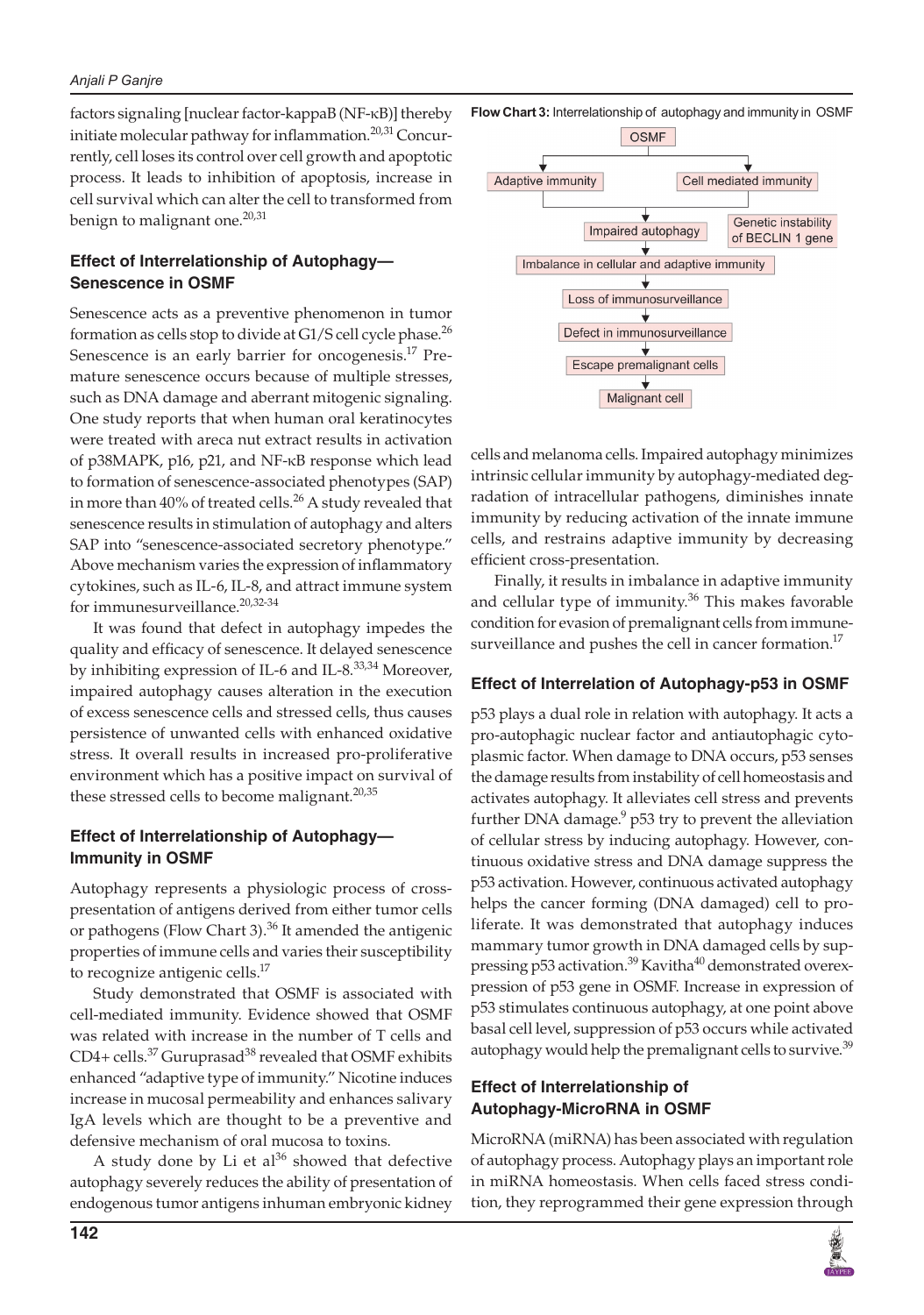"miRNA involved signaling pathways." It was found that miRNA was upregulated in autophagic condition through dysregulation of mTOR pathway.<sup>41</sup> According to research done, miRNA was found to be critical regulator of pathogenesis and malignant transformation of OSMF. Increase in miRNA expression was associated with malignant transformation of premalignant condition.<sup>41</sup> In OSMF, when hypoxic condition increases above the cellular level, autophagy activated and enhances above basal level, miRNA increases through dysregulation of mTOR pathway, and subsequently leads to tumerogenic condition.

## **CLINICAL IMPLICATIONS**

Exploiting autophagic process provides a potential approach for prevention and treatment in cancer therapy. Pathways which involve autophagic process and malignant transformation of OSMF have to be targeted. As autophagy is more beneficial cell death as compared to necrosis, autophagy targeted anticancer therapy is used as potential approach to overcome carcinogenesis.<sup>42</sup>

Autophagy-mediated stress tolerance helps in facilitation of cell survival by sustaining energy production which results in tumor growth and therapeutic resistance. In such conditions, inhibition of autophagy by utilizing its antitumerogenic property will aid incessation of cancer. Furthermore, it was demonstrated that autophagy inhibition refurbishes chemosensitivity and enhances anticancer potential of various drugs.<sup>43</sup>

Another important mechanism by which exploitation of autophagy process can be achieved is by activation of autophagic process. Experiments proved that autophagy directly targets and kills the "converted cancer cells" which are more apoptosis resistant.<sup>43</sup>

Some autophagy modulator drugs are available, for example, gefitinib acts as a tyrosine kinase inhibitor (nasopharyngeal carcinoma); YC-1, AEW541 are hypoxia modulator (pancreatic cancer), which were utilized as an anticancer therapy.<sup>9</sup> While some anticancer approaches are in the form of "gene target therapy." Autophagy in the form of drugs can be implemented as an autophagy modulator; for example, ATG12 protein helps in maintenance of mitochondrial homeostasis and apoptosis.<sup>15</sup> More substantial and profound genetic sequencing of autophagic genes are required to help in assessing its role in carcinogenesis, so that mutational scenario of related genes is more specifically defined.

To inhibit or enhance the process of autophagy completely depends on the tissue microenvironment mechanisms.43 It will be beneficial to assess the process of autophagy to evaluate the condition of affected cell which will help in cancer prevention at an early stage.

### **CONCLUSION**

Oral submucous fibrosis is associated with the highrisk of cancer. Initiation and promotion of cancer is dependent on dynamic surrounding microenvironmental mechanism. Lots of evidence-based researches support the fact that autophagy is "potent modulator"of factors and responsible for carcinogenesis in various cells. It is very important to emphasize that, as many processes are present in the cellular microenvironment, autophagy found to govern the control of progression of most of the mechanisms and are mutually interdependent. However, research work on autophagy in oral lesions is at a very preliminary stage. It is evident from the research that a definite cause and effect relationship is present between altered autophagy and carcinogenesis in OSMF. It bears a mutual interrelationship for oncogenesis. Hence, we explored and highlighted the connection between autophagy and its consequence in cancer formation in OSMF. More research work is needed in this particular field so as to establish the above fact and redefine the modulatory factors for cancer formation in OSMF. It will help in generating more precise targeted therapies at an early stage of cancer formation in OSMF.

## **REFERENCES**

- 1. Wollina U, Verma SB, Ali FM, Patil K. Oral submucous fibrosis: an update. Clin Cosmet Investig Dermatol 2015 Apr;8:193-204.
- 2. Rajalalitha P, Vali S. Molecular pathogenesis of oral submucous fibrosis–a collagen metabolic disorder. J Oral Pathol Med 2005 Jul;34(6):321-328.
- 3. Kumar S, Debnath N, Ismail MB, Kumar A, Kumar A, Badiyani BK, Dubey PK, Sukhtankar LV. Prevalence and risk factors for oral potentially malignant disorders in Indian Population. Adv Prev Med 2015;2015:208519.
- 4. Nair DR, Pruthy R, Pawar U, Chaturvedi P. Oral cancer: premalignant conditions and screening–an update. J Cancer Res Ther 2012 Jan;8 (Suppl1):S57-S66.
- 5. Lalli A, Tilakaratne WM, Ariyawardana A, Fitchett C, Leigh IM, Hagi-Pavli E, Cruchley AT, Parkinson EK, Teh MT, Fortune F, et al. An altered keratinocyte phenotype in oral submucous fibrosis: correlation of keratin K17 expression with disease severity. J Oral Pathol Med 2008 Apr;37(4): 211-220.
- 6. Ekanayaka RP, Tilakaratne WM. Oral submucous fibrosis: review on mechanisms of pathogenesis and malignant transformation. J Carcinogene Mutagene 2013;S5:002.
- 7. Chaudhary M, Bajaj S, Bohra S, Swastika N, Hande A. The domino effect: Role of hypoxia in malignant transformation of oral submucous fibrosis. J Oral Maxillofac Pathol 2015 May-Aug;19(2):122-127.
- 8. Glick D, Barth S, Macleod KF. Autophagy: Cellular and molecular mechanisms. J Pathol 2010 May;221(1):3-12.
- 9. Hama A, Codogno P, Mehrpour M. Cancer stem cells and autophagy: facts and perspectives. J Cancer Stem Cell Res 2014;2:e1005.